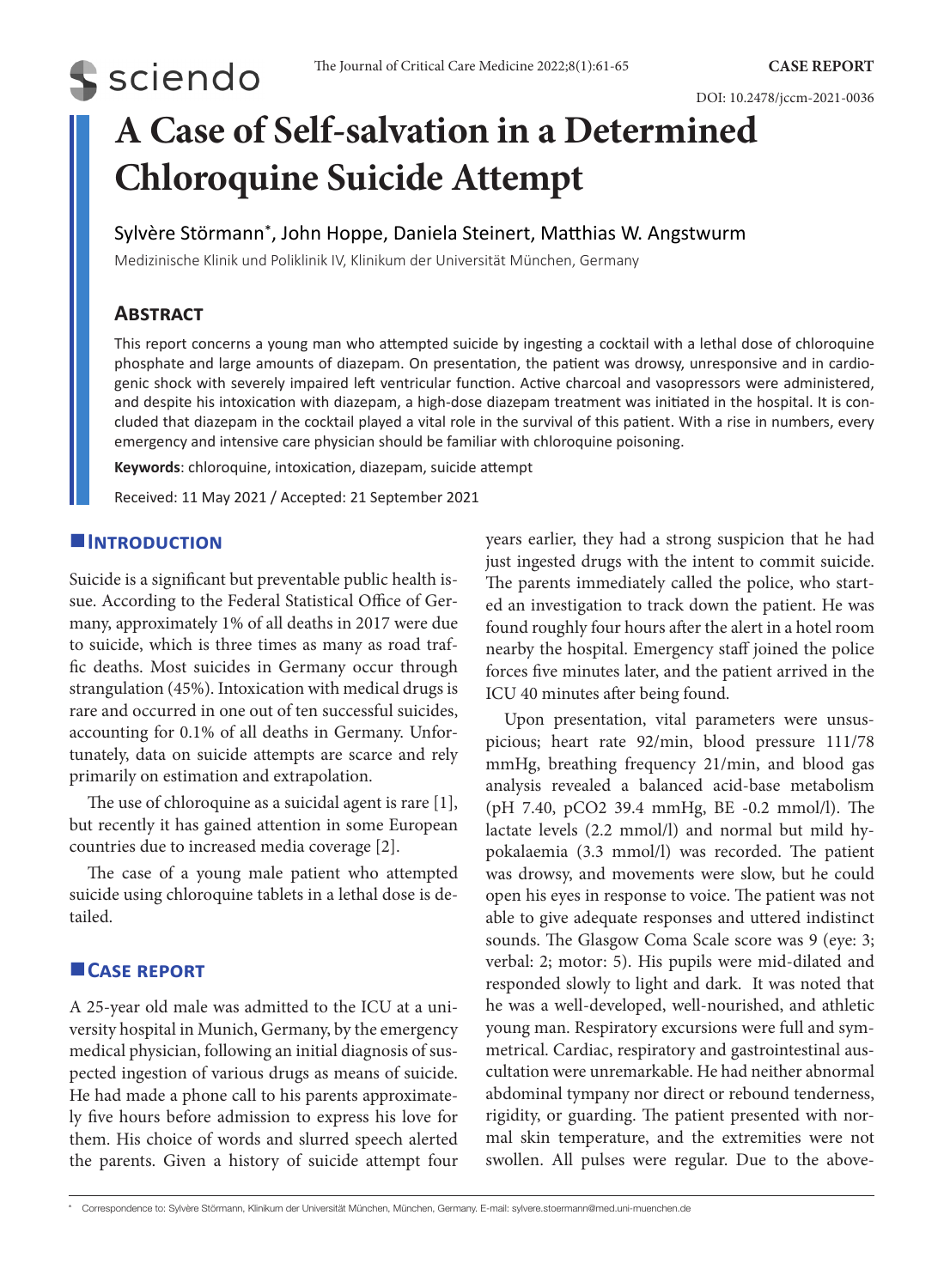#### **62 •** The Journal of Critical Care Medicine 2022;8(1) Available online at: www.jccm.ro

mentioned neurological symptoms, an assessment of possible ocular or auricular function defects was not possible. The first responders had found a web page printout with instructions on how to commit suicide alongside a package insert of chloroquine phosphate Avloclor® (Alliance Pharmaceuticals, Chippenham, UK) and an emptied blister of metoclopramide MCPratiopharm® (Ratiopharm GmbH, Ulm, Germany) in the hotel room where the patient was initially found.

Therapy was immediately started by administering 50 g active charcoal through a nasogastric tube. We briefly considered lipid emulsion, but as it is not generally thought to be effective in chloroquine poisoning due to the high volume of distribution, we opted against it [3].

An ECG obtained immediately after admission showed broadened QRS complexes of 120 to 130 ms and a prolonged frequency-corrected QT time of 535 ms. Echocardiography performed five minutes after admission revealed cardiomyopathy with highly impaired left ventricular function.

His blood pressure gradually dropped over the next forty-five minutes, suggesting the onset of cardiogenic shock. Vasopressor agents were immediately started. First, epinephrine 0.4 mg/h per intravenous route (Suprarenin®, Cheplapharm Arzneimittel GmbH, Mesekenhagen, Germany) and five minutes later norepinephrine 0.4 mg/h intravenously (Arterenol®, Cheplapharm Arzneimittel GmbH, Mesekenhagen, Germany).

Following a team discussion and considering the generally accepted recommendations, the patient was intubated ninety minutes after admission. Mechanical ventilation was started to allow for a high-dose diazepam infusion with a bolus of 160 mg per intravenous route right after successful intubation followed by 4 mg/kg body weight/24h (Diazepam-® Lipuro, B. Braun Melsungen AG, Melsungen, Germany) [4–6].

The patient quickly stabilised, and ECG indicated a return to normal parameters within a few hours.

The patient's parents were contacted two hours after admission to obtain further information on his medical history; the parents also searched his apartment for clues as to the cause of his actions.

It was established from impoundment notices from the customs office that the patient had prepared to commit suicide for at least five months beforehand but was facing difficulties acquiring the necessary drugs. Finally, he had obtained the chloroquine from a British pharmacy acting on behalf of a medical online consultation company registered on an island in the Caribbean Sea (formally belonging to the Netherlands). All of these actions were within European regulations.

The patient had ground several drugs with a porcelain mortar which he had borrowed from his mother. In addition, several emptied blisters of drug packets were found in the patient's apartment. The total count of drugs amounted to 10 g chloroquine phosphate Avloclor® issued by the afore-mentioned British pharmacy (Alliance Pharmaceuticals, Chippenham, UK), 900 mg diazepam labelled "Diazepam Ratiopharm, 10 mg comprimidos" (Ratiopharm Lda., Carnaxide, Portugal), 25 mg lorazepam labelled "Lorazepam Labesfal 2,5 mg Comprimidos" (Generis® Farmacêutica, S.A., Amadora, Portugal) and 100 mg metoclopramide MCP-ratiopharm® (Ratiopharm GmbH, Ulm, Germany).

On admission, his serum chloroquine levels were 2.300 ng/ml; the therapeutic reference range provided by the toxicology laboratory was 50-200 ng/ml. This slowly dropped to 210 ng/ml on Day 4 post-admission.

Finally, chloroquine levels fell to 48 ng/ml, a therapeutically relevant concentration by Day 8 post-admission.

In order to prevent the rebound phenomenon previously described in a patient after withdrawal of diazepam infusion [7], the dose of diazepam infusion was lowered slowly, following close monitoring of any ECG changes.

After extubation, on Day 7 post-admission, the patient recovered quickly; cardiac output was normal, respiratory and gastrointestinal function were stable, an ophthalmologic assessment was inconspicuous, and there were no signs of neurologic failure.

On gaining responsiveness, the first question he asked was, "How is it possible that I was found?" He admitted preparing the deadly cocktail well in advance and having ingested it with a glass of water in the aforementioned hotel room.

He had no recollection of calling his parents. The patient was transferred to the hospital's psychiatric clinic for further assessment and treatment two days later.

#### **Discussion**

Chloroquine is an antimalarial agent first synthesised and studied by German researchers in the 1930s [8]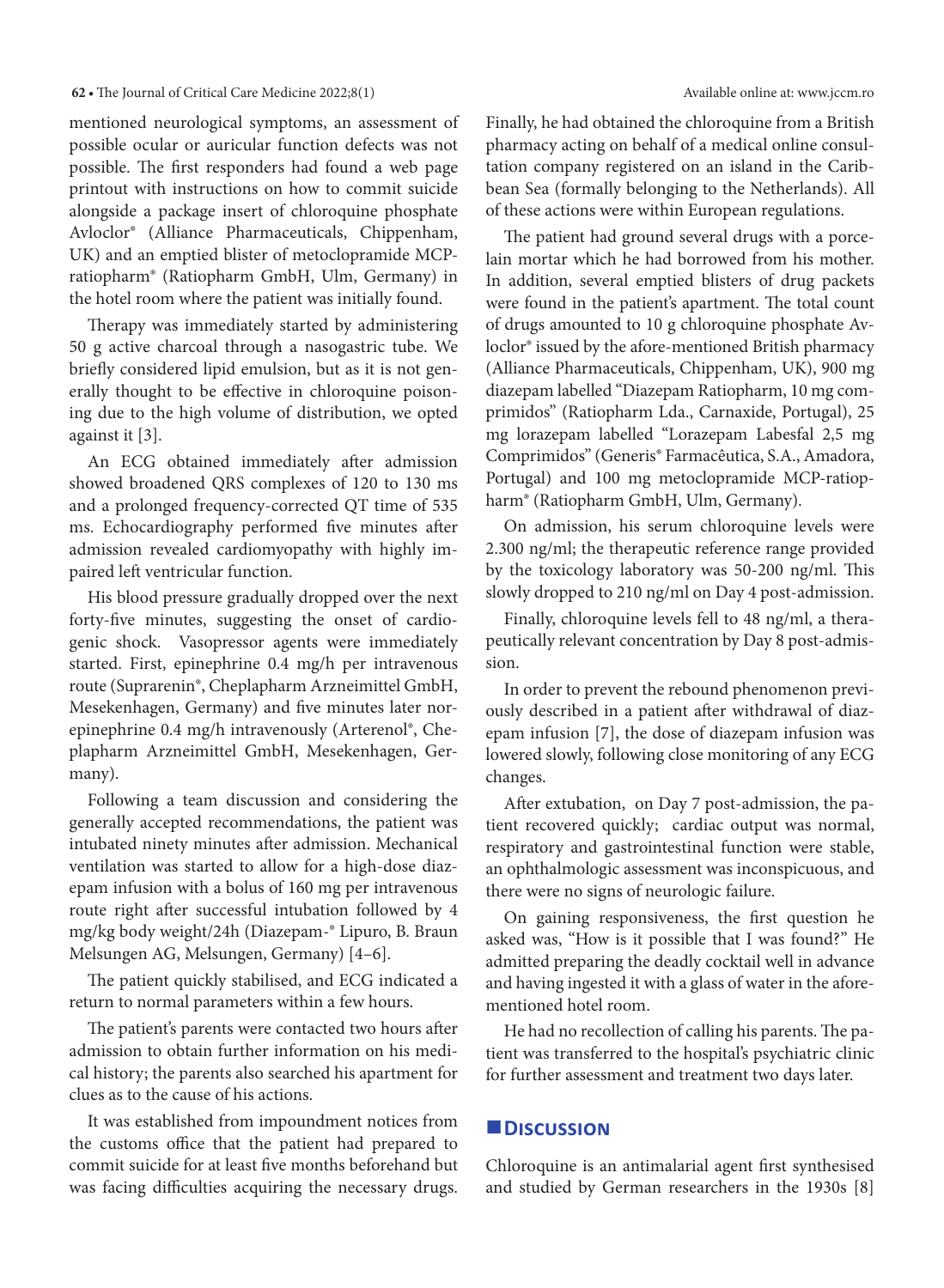and has also been used in rheumatoid arthritis and lupus erythematosus since the 1950s. It has a low margin of safety, and side effects are common. As it is quickly absorbed from the gastrointestinal tract, acute poisoning leads to the sudden onset of severe symptoms [9]. Especially cardiovascular toxicity is common. Blockade of sodium channels decreases cardiac contractility and slows conduction, while blockade of cardiac potassium channels leads to delayed ventricular repolarisation and QT prolongation [6].

Furthermore, arterial vasodilatation occurs frequently and, combined with reduced cardiac inotropy, often leads to cardiogenic shock. Finally, due to its high toxicity and rapid onset of death following ingestion, it was identified as a suicidal agent, the first such reports emerging in the 1960s [10,11].

In the 1980s, the French handbook *Suicide mode d'emploi* ("suicide instruction manual") describing mechanisms of suicide further popularised this method amongst suicidal persons giving rise to a high number of cases throughout the 1980s and 90s.

Incidentally, a beneficial effect of diazepam in chloroquine intoxication was suspected based on the observation of non-lethal outcomes in cases of combined intoxication, which led to experimental studies in rats and pigs demonstrating a protective effect of diazepam [12,13]. However, few trials have been conducted to assess the value of using diazepam in chloroquine intoxication with mixed results. Riou et al. (1988) reported treating eleven patients who had ingested a dose of chloroquine of more than 5 g with a high-dose diazepam infusion after being admitted to an intensive care unit. Ten of these patients survived.

They compared this group to historical controls where 10 out of 11 cases died. This led to a consensus statement in which routine administration of diazepam in chloroquine intoxications was recommended.

However, this finding was challenged by a retrospective study consisting of 309 patients, of which 163 received diazepam. No difference in mortality was reported, and the study concluded that diazepam's role in chloroquine intoxication might have been overestimated.

Subsequently, Clemessy et al. (1996) performed the only prospective randomised clinical trial of diazepam versus placebo in moderate chloroquine intoxication. They primarily analysed electrophysiological parameters to clarify the suspected mode of action [14]. Not

a single patient in this study died. Therefore, they concluded that diazepam had no effect on positive outcomes and that supportive intensive care is essential in the recovery of chloroquine intoxications. The same group summarised their treatment experience over five years in 167 patients with acute chloroquine poisoning, of which 85% had received diazepam during treatment. The overall outcome was good, and only 14 patients died. Still, those patients had also received diazepam, which suggested the absence of an actual antidotal effect [15]. To this date, no proof of an antidotal effect or lack thereof exists.

Consequently, the consensus recommendations have not been updated, and multiple reports of successful usage of diazepam in chloroquine intoxication have been published. Accordingly, diazepam infusion has remained the de facto standard for treating such cases [16]. Clinically it is noteworthy that several reports have described a tapered sedative effect of diazepam in chloroquine intoxication [17,18], which was also the case in our patient, and additional propofol was necessary to maintain sedation during mechanical ventilation. This suggests a reciprocal effect between chloroquine and diazepam. We suspect the high doses of co-administered diazepam to have played a key role in the survival of our patient.

The toxicological analysis had to be performed in an external laboratory, so we could not effectively guide our treatment by chloroquine levels. The lethal dose of chloroquine for an adult is estimated at 30–50 mg/kg [3]. Mortality correlates with peak blood chloroquine concentration [15], and various cut-offs have been proposed, but there are some concerns in the measurement of chloroquine levels. Firstly, there is evidence for interindividual variation due to differences in metabolism. Secondly, chloroquine has an enormous volume of distribution and is rapidly distributed into the various body compartments escaping measurement in blood samples [19]. Chloroquine levels from different sources should be compared with caution as type (whole blood vs serum vs plasma), storage, and handling of samples largely influence the measure [20,21]. Therefore, comparability within a single centre and laboratory is feasible, but not between different centres, laboratories, and especially sample types. Only serum samples were available from the current patient, which effectively measured the least possible concentration of chloroquine not yet distributed into cells and tissue.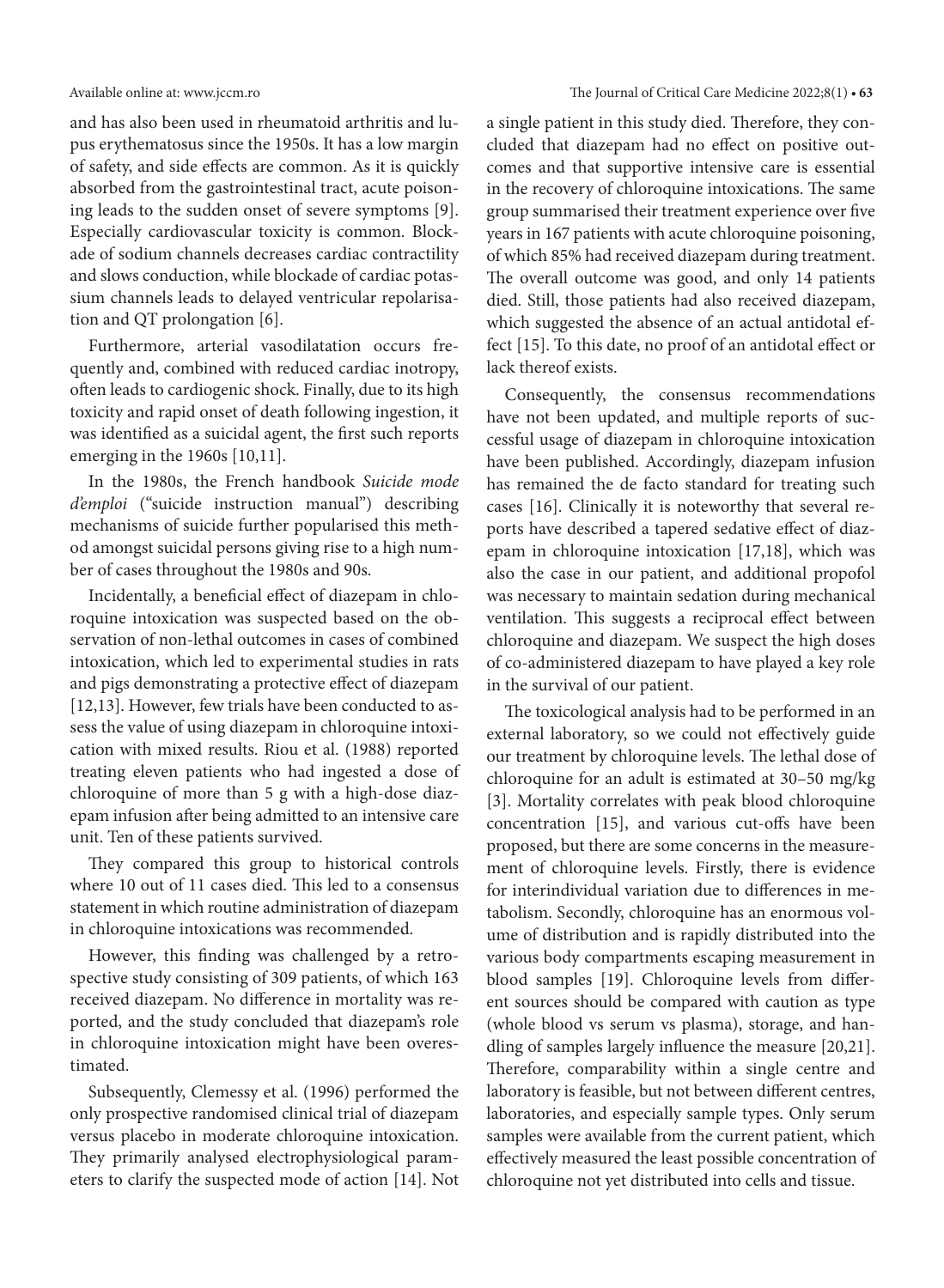#### **64 •** The Journal of Critical Care Medicine 2022;8(1) Available online at: www.jccm.ro

Peak chloroquine concentration occurs within 1.5 to 3 hours after ingestion [22]. Our patient's peak concentration was measured in the sample at admission just after administration of active charcoal (approximately 5 hours after ingestion) with 2.3 mg/l (corresponding to 7.2 µmol/l). This may seem small compared to published levels, but those are derived from whole blood or plasma and sampled earlier; that is when higher levels are expected. Of course, one could argue that the patient did not ingest as much chloroquine as suspected, but the patient confirmed the intake of the amount mentioned above of chloroquine and diazepam tablets. As stated in the case description, the patient had prepared for this suicide attempt for at least five months. Afflicted with anhedonia and feeling of numbness and callousness, as well as delusion and derealisation, he had attempted suicide by jumping off a hotel room a few months earlier, which had resulted in severe injury, including incomplete paraplegia. After successful physical recovery, the patient still complained of emptiness inside that made him feel numb. Still, he managed to keep his inner turmoil hidden. Even though he did not expect first responders to find him so soon, he had anticipated the possibility of being found and, for this case, created a living will refusing resuscitation and placed it clearly visible in the hotel room. Realising this had failed, he was furious that his living will had been ignored and announced wanting to take legal action against the first-aiders.

In summary, there is no doubt about the patient's resolution to commit suicide.

Suicide with chloroquine is generally rare but seems to increase. The United States' National Poison Data System annually reports toxicological fatalities since 1983 [23]. Intentional suicide involving (hydroxy-) chloroquine was registered in only 4 cases during the 1980s, five times in the 1990s, slightly increasing to 7 instances in the 2000s and already counting 15 victims from 2010 on [24]. Similarly, official data on mortality collected by the Federal Statistical Office of Germany counts a total of 29 deaths related to poisoning with antimalarial agents in 20 years (1998-2017). However, 20 of those occurred within the last seven years, indicating a rise in numbers. Just as the publication of the instructional handbook *Suicide mode d'emploi* in the 1980s led to more chloroquine-related suicides, Navarro Escayola and colleagues consider accessibility to instructional websites that may include recommendations for chloroquine suicide cocktails to be responsible for such

an increase. In addition, chloroquine is easily obtained, and the growth of the online pharmacy sector may facilitate the procurement of such drugs even more.

Furthermore, recent media coverage on the potential use in SARS-CoV-2 infection and its toxicity may raise awareness of chloroquine, particularly in the general population. Therefore, there is reason to expect a further rise in potentially fatal chloroquine poisonings despite its rarity. Therefore, every emergency and intensive care physician should be aware of this form of intoxication.

In conclusion, the de facto standard of early intubation and diazepam infusion in high-dose chloroquine intoxication is effective. However, in our case, co-administration of high doses of diazepam by the patient itself may have contributed to the positive outcome.

#### **CONFLICT OF INTEREST**

None to declare.

#### **References**

- 1. Naumovska K. Suizid von Ärztinnen/Ärzten und von Gesundheits- und Krankenpflegerinnen/Gesundheits- und Krankenpflegern in Hamburg von Januar 2007 bis Juni 2014. 2015;
- 2. Navarro Escayola E, Jara Fernández VR, Lapeña Caraballo S. Use of chloroquine in suicides. Rev Esp Med Leg 2018; 44: 85–88
- 3. Albertson TE. Chloroquine and other aminoquinolines. In: Olson KR, Anderson IB, Benowitz NL, Blanc PD, Clark RF, Kearney TE, Kim-Katz SY, Wu AH (ed.). Poisoning & Drug Overdose (7th edition). McGraw-Hill, 2017: 194–196
- 4. Nair-Collins M, Northrup J, Olcese J. Hypothalamic-Pituitary Function in Brain Death. J Intensive Care Med 2016; 31: 41–50 Im Internet: http://www.ncbi.nlm.nih.gov/pubmed/24692211
- 5. Hantson P, Bédry R. Les antidotes. Reanimation 2006; 15: 383-389
- 6. Thanacoody R.Quinine and chloroquine.Med (United Kingdom) 2016; 44: 197–198 Im Internet: http://dx.doi.org/10.1016/j. mpmed.2015.12.003
- 7. Rajah A. The use of diazepam in chloroquine poisoning. Anaesthesia 1990; 45: 955–957 Im Internet: http://www.ncbi. nlm.nih.gov/pubmed/2252191
- 8. Keller T, Schneider A, Lamprecht R, Aderjan R, Tutsch-Bauer E, Kisser W. Fatal chloroquine intoxication. Forensic Sci Int 1998; 96: 21–28 Im Internet: http://www.ncbi.nlm.nih.gov/ pubmed/9800362
- 9. Jaeger A. Quinine and chloroquine. Medicine (Baltimore) 2012; 40: 154–155 Im Internet: http://dx.doi.org/10.1016/j. mpmed.2011.12.018